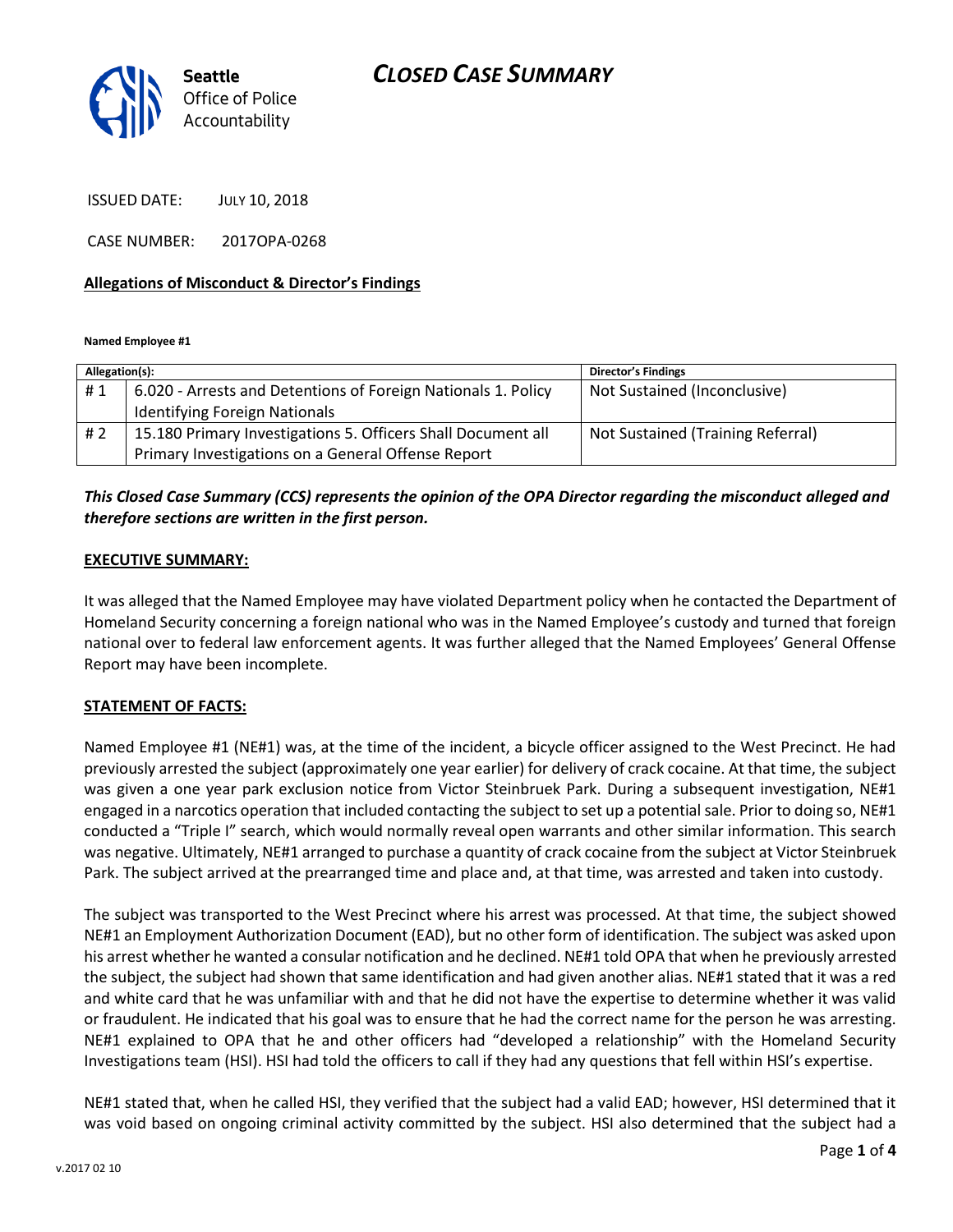

# *CLOSE CASE SUMMARY*

OPA CASE NUMBER: 2017OPA-0268

pending deportation order and open federal warrants. HSI requested that the subject be turned over to its custody and NE#1 agreed to do so. The subject was subsequently deported from the United States.

The Complainant's organization represented the subject in his legal proceedings relating to his arrest and pending deportation. The Complainant alleged that NE#1 used the subject's EAD as a pretextual basis for notifying HSI and Immigrations and Customs Enforcement (ICE). In an email to the then Chief and Deputy Chief of the Department, the Complainant wrote:

> I am deeply concerned that this type of incident will completely undermine the City's efforts to be a welcoming City and SPD's work to build trust with immigrant and refugee communities. If SPD officers can make a referral to ICE solely on the basis of an uninformed "hunch" that an immigration document is fake, then every immigrant in the City could be subject to such a referral.

The Complainant's email was referred to OPA and was construed to set forth an allegation of misconduct against NE#1. As a result, this investigation ensued.

#### **ANALYSIS AND CONCLUSIONS:**

## **Named Employee #1 - Allegation #1** *6.020 - Arrests and Detentions of Foreign Nationals 1. Policy Identifying Foreign Nationals*

In evaluating this allegation of potential misconduct, OPA applies the version of SPD Policy 6.020 that was in effect at the time of the incident. That version of the policy concerned the arrests and detentions of foreign nationals, and further specifically discussed the Department's practice concerning identifying foreign nationals who were the subjects of law enforcement activity. In this regard, the policy stated that:

> It is the policy of the Department that officers will not request specific documents for the sole purpose of determining someone's immigration or alien status. If offered by a person and not specifically requested by the officer, it is permissible to rely on immigration documents to establish someone's identity in response to a general request for identification. Officers will not initiate police action based solely on an individual's immigration or alien status, nor shall they ask for identification or documents to establish the person's immigration or alien status.

Here, NE#1 reported that the subject was arrested as a result of a narcotics operation. NE#1 recounted that a "Triple I" search of the subject did not reveal any outstanding federal warrants or a pending deportation order. I note that this statement is inconsistent with information that was apparently provided by former Chief of Police Kathleen O'Toole to former OPA Director Pierce Murphy. In an email generated by Director Murphy memorializing a conversation he had with Chief O'Toole, he wrote:

> In the course of our conversation, Chief O'Toole told me she had learned the real reason the arresting officer had contacted HSI was that the officer ran the subject's name through a "Triple I" check and discovered two prior deportation orders and an arrest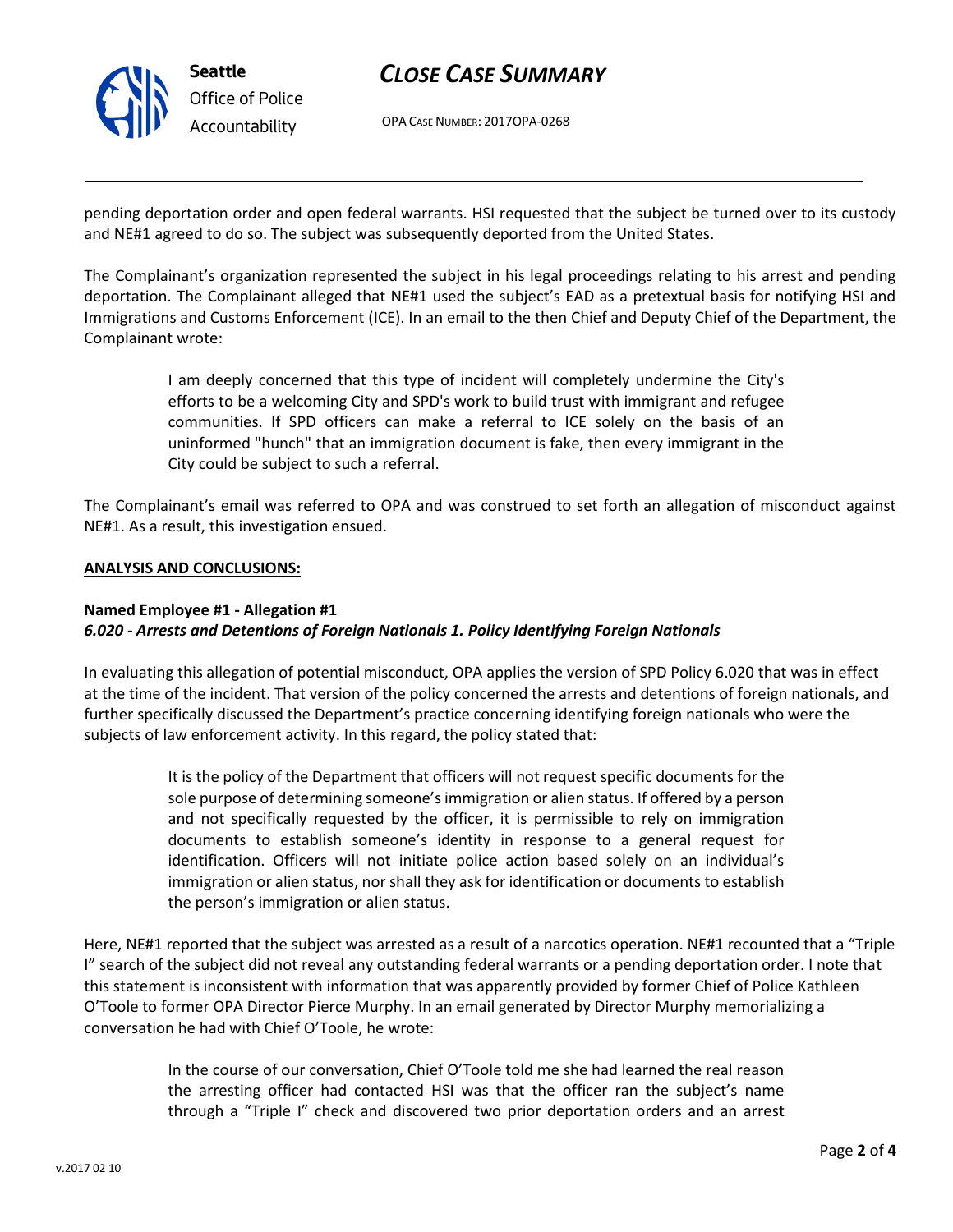# *CLOSE CASE SUMMARY*

OPA CASE NUMBER: 2017OPA-0268

warrant issued by an Immigration Judge. The Chief had been told that the arresting officer did not include this information in his GOR because of some long-standing practice in Patrol.

From OPA's investigation (and as discussed more fully below), the assertion that NE#1 had advance knowledge of the deportation order and federal warrants is not only inconsistent with NE#1's recollection, but is also contradicted by the objective evidence. There is additionally no evidence of any "longstanding practice of patrol" to not include such information in the General Offense Report. It is unclear whether Chief O'Toole was misinformed about this issue or if Director Murphy misheard her and wrote incorrect information in his email. Regardless, this inconsistency does not alter my decision in this case.

When processing the arrest, the subject presented a form of identification that NE#1 reported being unfamiliar with. He stated that he contacted HSI to verify whether the identification was valid and to conclusively determine what the subject's name was.

The Complainant alleged that NE#1 used the identification, which was void, as a pretext to report the subject to HSI and ICE. In his General Offense Report, NE#1 wrote the following: "Once at the West Precinct, I observed a card in [the subject's] possession that appeared to be some sort of counterfeit identification card permitting [the subject] to work in the US." A copy of the EAD was not attached to the General Offense Report and, as such, I have no way to determine whether it appeared to be invalid or counterfeit as NE#1 wrote in his report. If it did, then I believe that it would have been reasonable – or at least not a policy violation – for him to contact HSI to verify this fact. If, as the Complainant suggests, the EAD was not facially invalid or counterfeit, the contact with HSI would be more questionable and it would tend to prove the allegation that the EAD was used as a pretext to make a notification to federal immigration authorities. Ultimate, the evidence is inclusive on this issue. There is simply insufficient information in the record to prove one way or the other whether the EAD was improperly used as a pretext to report the subject to HSI and/or ICE.

SPD policy at that time prohibited NE#1 from requesting documentation from the subject for the express purpose of determining the subject's immigration status. NE#1 reported that he did not do so and, instead, that the subject presented the EAD as his identification upon arrest. Once that identification was presented, NE#1 was permitted to use it to determine the subject's name. With regard to NE#1 contacting HSI concerning the EAD, this version of the policy did not either explicitly or implicitly prevent cooperation or communication between SPD and HSI or ICE. It further did not prohibit NE#1 from making inquiries to either entity to determine the validity of identification affirmatively presented by a subject.

Lastly, while this version of the policy prevented NE#1 from taking law enforcement action against the subject solely based on the subject's immigration status, this issue is also inconclusive. While NE#1 claimed to have run a "Triple I" check on the subject prior to engaging in the narcotics operation that resulted in the subject's arrest, he stated that this check yielded no results. When interviewed by OPA, HSI confirmed that such a check would not have revealed the open federal warrants or the pending deportation order. Moreover, OPA did its own searches to determine what could be found concerning the federal warrants and the deportation order. OPA was unable to locate this information when it ran a "Triple I" check or, for that matter, when it ran a WACIC/ACCESS search. This tends to indicate that NE#1 was not aware of this information when he arrested the subject and when he called HSI.



**Seattle**

*Office of Police Accountability*